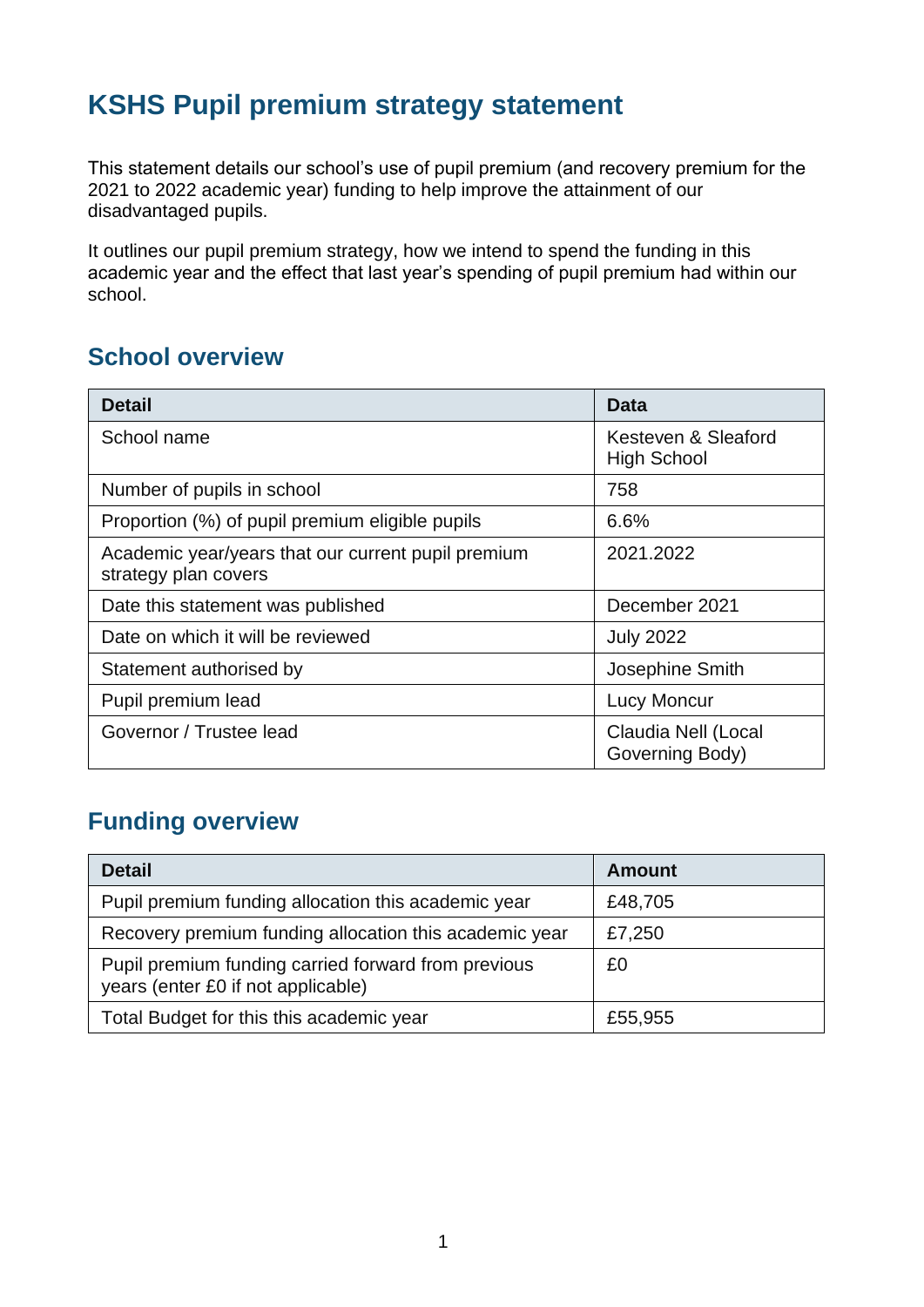# **Part A: Pupil premium strategy plan**

### **Statement of intent**

Our intention is that all students, irrespective of their background, leave having achieved their academic potential as well as being fully prepared for the next stage of education, or for work, and having acquired the enthusiasm for lifelong learning.

The school provides a broad, balanced and relevant curriculum to offer the very best academic (and, where appropriate, vocational) progression pathways and to ensure that the learning needs of all students are considered. We want to ensure that all students, irrespective of the challenge they may face, make good progress and achieve high attainment across the curriculum, particularly in EBacc subjects.

High-quality teaching is at the heart of our approach, as per our teacher's performance management criteria and current CPD focus, with a focus on feedback, practice and retrieval, which disadvantaged pupils require the most support in. This is proven to have the greatest impact on closing the disadvantage attainment gap and at the same time will benefit the non-disadvantaged pupils in our school. Implicit in the intended outcomes detailed below, is the intention that non-disadvantaged pupils' attainment will be sustained and improved alongside progress for their disadvantaged peers.

Our commitment is to offer a broad range of opportunities for Pupil Premium students to gain experiences, learning outside the classroom as well as within.

As a result of our strategy, our key aims (linked to our school development plan) are to:

- Provide targeted academic support by improving progress in core subjects to close any attainment gaps identified
- To ensure that staff have a high level of awareness of the needs of disadvantaged pupils in their classrooms
- Improve attendance of pupils eligible for pupil premium so that they lose less learning time and benefit from greater access to high quality teaching, intervention and access to enrichment
- Further increase the participation of Pupil Premium pupils in extra-curricular and enrichment activities
- Increase the participation of able Pupil Premium pupils in the 11+ selection process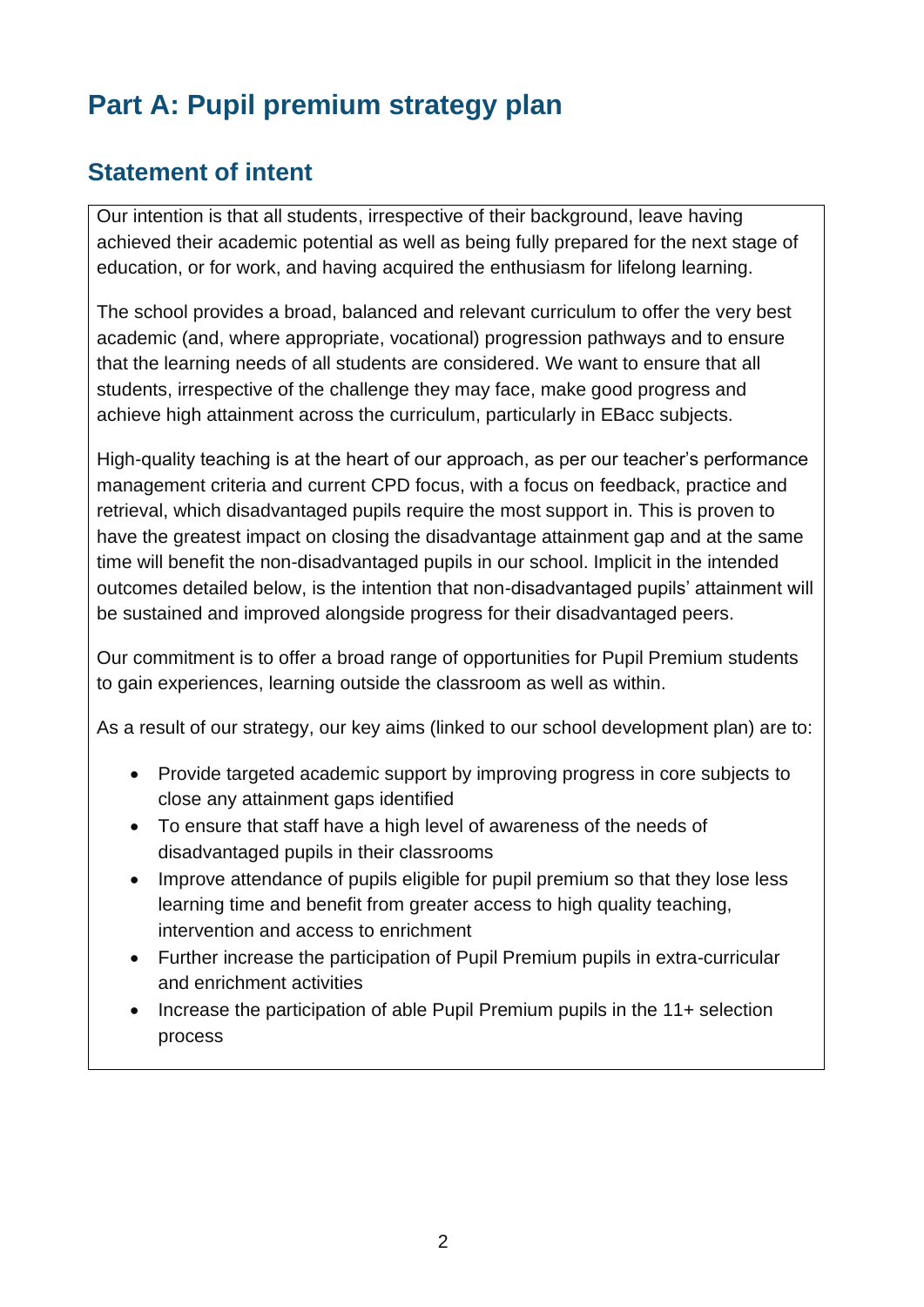# **Challenges**

This details the key challenges to achievement that we have identified among our disadvantaged pupils.

| <b>Challenge</b><br>number | <b>Detail of challenge</b>                                                                                                    |
|----------------------------|-------------------------------------------------------------------------------------------------------------------------------|
|                            | Low aspiration/perception of selves as less able within a selective setting                                                   |
| $\mathcal{P}$              | Lower self-confidence and less academic and pastoral resilience                                                               |
| 3                          | Lack of access to technology and resources, particularly during the early<br>stages of lockdown, leading to gaps in knowledge |
|                            | Study skills less secure and can lack personal organisation                                                                   |
| 5                          | Less experience of travel/higher education and opportunity to participate in<br>extra-curricular activities                   |

#### **Intended outcomes**

This explains the outcomes we are aiming for **by the end of our current strategy plan**, and how we will measure whether they have been achieved.

| <b>Intended outcome</b>                                                                                          | <b>Success criteria</b>                                                                                                                                                                                                                                                                                                   |
|------------------------------------------------------------------------------------------------------------------|---------------------------------------------------------------------------------------------------------------------------------------------------------------------------------------------------------------------------------------------------------------------------------------------------------------------------|
| Able PP pupils from Sleaford and surrounding<br>areas continue to participate in 11+ process                     | Increased participation compared to<br>previous year. In September 2021, 7.5% of<br>pupils taking 11+ were PP. Of those who<br>met the required standard, 2.7% were PP                                                                                                                                                    |
| PP pupils make good progress and feel<br>supported in lessons and outside                                        | 93% (3 year average from 2017-2019)<br>achieve Grade 4 and above in 5 subjects,<br>including English & Maths                                                                                                                                                                                                              |
| Improvement in attendance of PP pupils                                                                           | Attendance improves from June 2021 figure<br>of 89.8%                                                                                                                                                                                                                                                                     |
| The wellbeing of PP pupils is supported<br>appropriately to ensure conditions are in<br>place for them to thrive | PP pupils know how to access support for<br>their good mental health and wellbeing and<br>feel that they are supported and make<br>progress, despite any obstacles in their way<br>PP pupils access and engage with the five<br>tiers of wellbeing support in the school.<br>Parents feel they have the skills to support |
|                                                                                                                  | their child's wellbeing                                                                                                                                                                                                                                                                                                   |
| PP pupils have greater involvement in extra-<br>curricular activities                                            | Increased update of the following by PP<br>students:<br>15% of PP pupils take up Music                                                                                                                                                                                                                                    |
|                                                                                                                  | lessons                                                                                                                                                                                                                                                                                                                   |
|                                                                                                                  | 20% of PP pupils take up The Duke<br>of Edinburgh scheme                                                                                                                                                                                                                                                                  |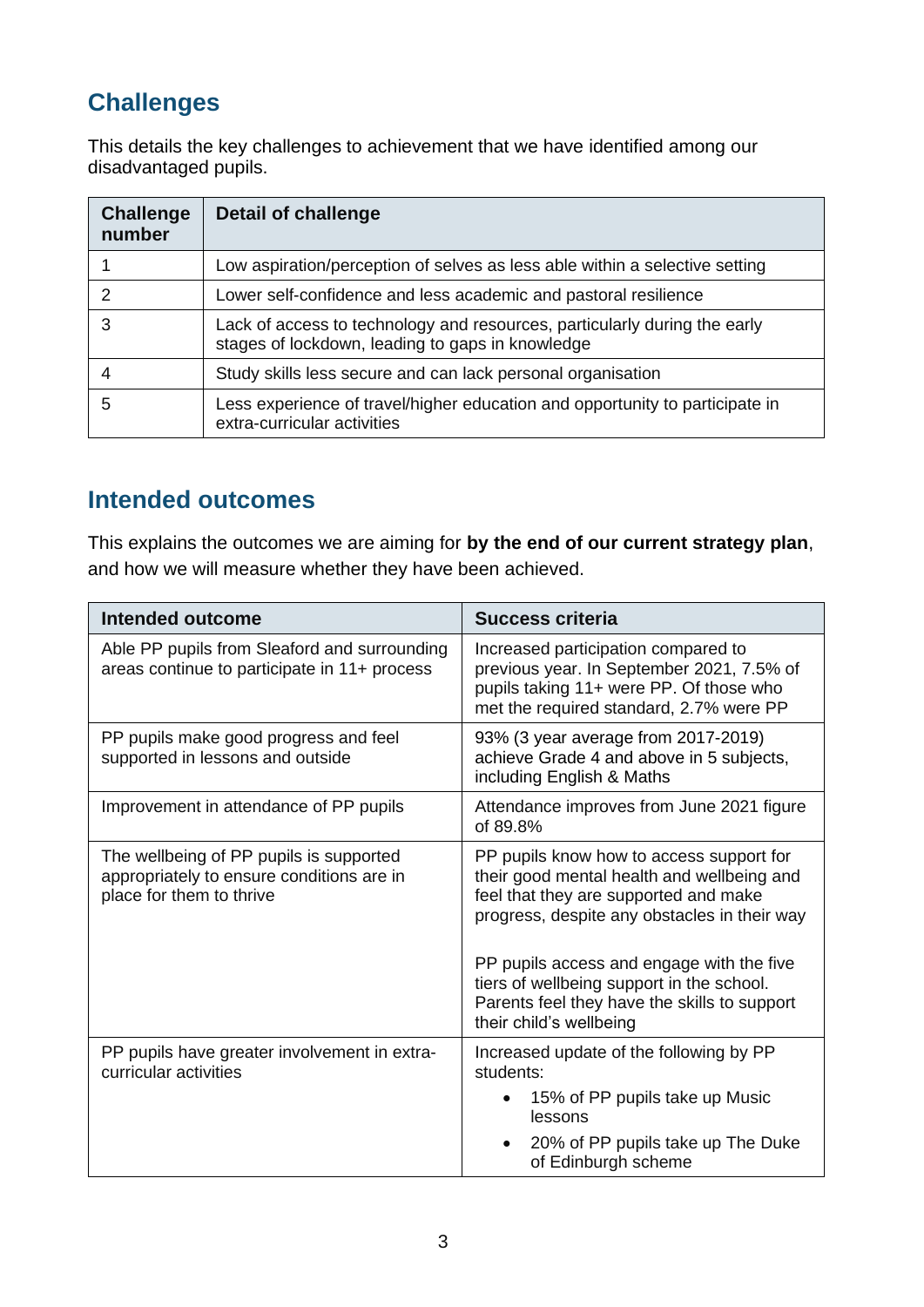|                                           | 40% of PP pupils attend some form<br>of extra-curricular club in school |
|-------------------------------------------|-------------------------------------------------------------------------|
| Destinations continue to show PP students | Destination data for PP students continues                              |
| applying for Higher Education courses     | to be in line with or above cohort                                      |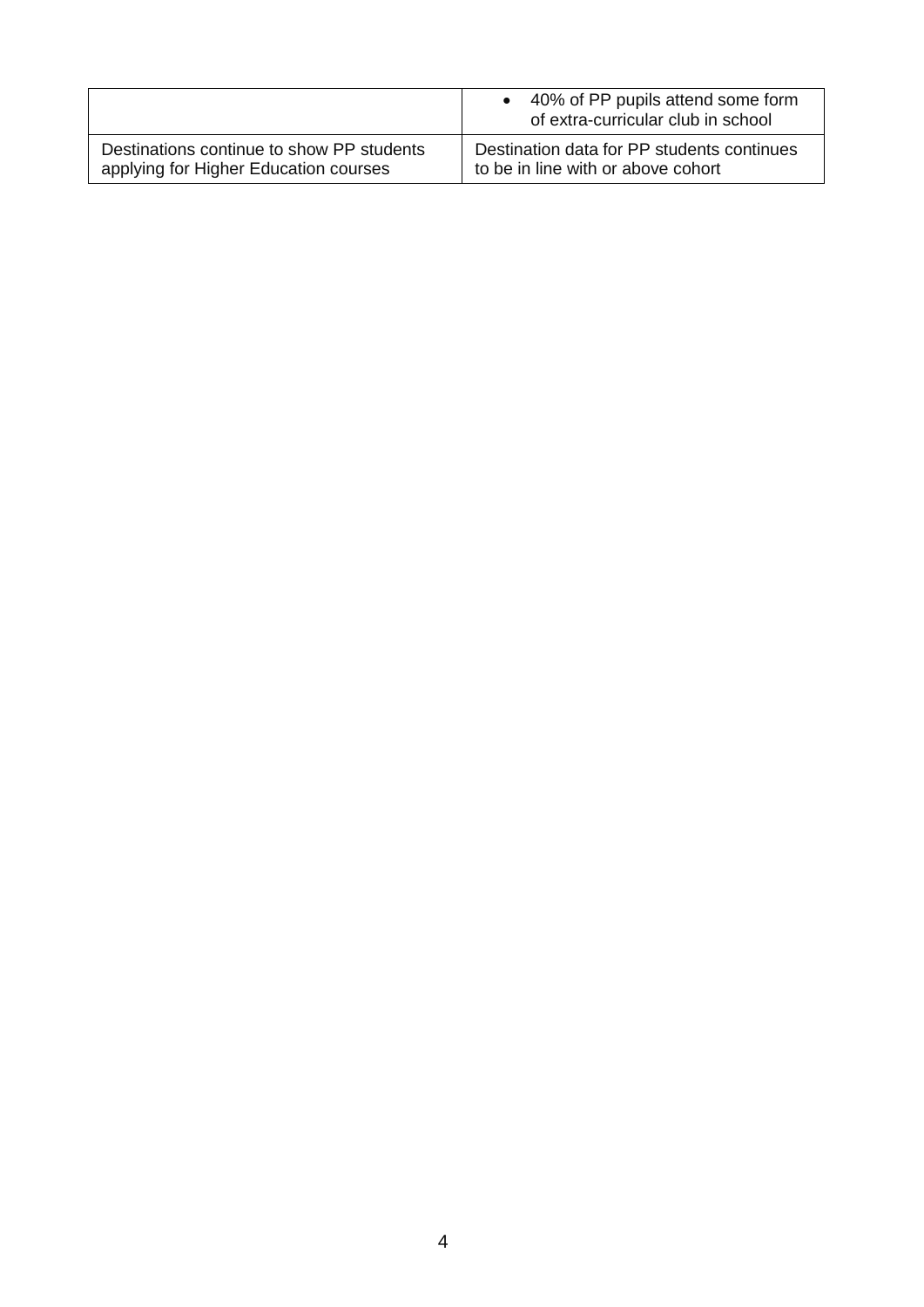# **Activity in this academic year**

This details how we intend to spend our pupil premium (and recovery premium funding) **this academic year** to address the challenges listed above.

#### **Teaching (for example, CPD, recruitment and retention)**

Budgeted cost: £ 29,656

| <b>Activity</b>                                                                                                             | <b>Evidence that supports this</b><br>approach                                                                                                   | <b>Challenge</b><br>number(s)<br>addressed |
|-----------------------------------------------------------------------------------------------------------------------------|--------------------------------------------------------------------------------------------------------------------------------------------------|--------------------------------------------|
| Develop excellence in<br>classroom practice so<br>that lessons optimise<br>students' learning                               | Using CPD process to coach teaching<br>staff through Teaching and Learning<br>communities at staff training days in<br>best pedagogical practice | 1, 2                                       |
| <b>Resources</b><br>Staff coaching<br>$\bullet$<br>time and<br>development                                                  | Pedagogy and curriculum reading<br>expanded through CPD reading group<br>opportunities                                                           |                                            |
| CPD reading<br>$\bullet$<br>resources                                                                                       | Subject based professional learning and<br>evaluation                                                                                            |                                            |
| Subject specific<br>training courses<br>£12,975                                                                             | <b>EEF-Guide-to-the-Pupil-Premium-</b><br>Autumn-2021.pdf<br>(d2tic4wvo1iusb.cloudfront.net)                                                     |                                            |
| PP student progress<br>exceeds that nationally<br>of 'other' students and<br>over 2017-2019 three<br>year trend for 'other' | Effective use of intervention<br>programmes such as 'Back on Track' in<br>KS4 and Summer Support programmes<br>in KS3&KS4                        | 1, 2                                       |
| <b>KSHS pupils</b>                                                                                                          | GCSE learning gap stands at 22.7<br>months for the most persistently                                                                             |                                            |
| <b>Resources</b><br>Staff coaching                                                                                          | disadvantaged (sec-ed.co.uk)                                                                                                                     |                                            |
| programmes<br>Support time for<br>'back on track'<br>and 'summer<br>support'<br>administration                              | EEF-Guide-to-the-Pupil-Premium-<br>Autumn-2021.pdf<br>(d2tic4wvo1iusb.cloudfront.net)                                                            |                                            |
| <b>Learning Mentor</b><br>team hours<br>allocated to Tas                                                                    |                                                                                                                                                  |                                            |
| £7,414<br>$\bullet$                                                                                                         |                                                                                                                                                  |                                            |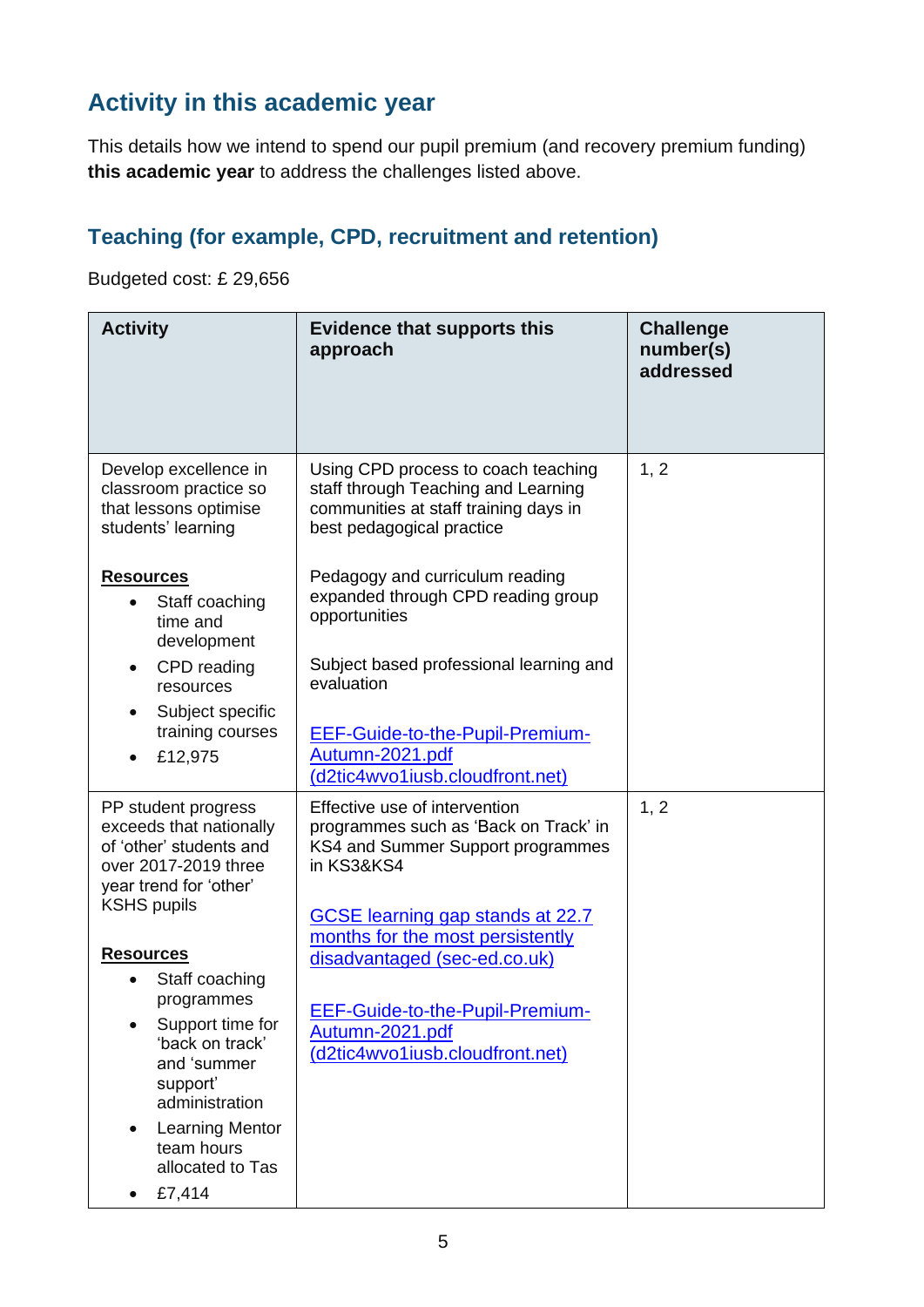| Staff awareness -<br>continue to update staff<br>with students who are<br>in receipt of PP funding.<br>Deliver PP session at<br>staff Inset day 09/21<br><b>Resources</b><br>Development<br>$\bullet$<br>time of senior<br>staff on<br>preparing<br>surveys and<br>analysing data<br>Bromcom new<br>MIS training and<br>updates | Senior Leadership promotes promote<br>awareness of PP students through<br>Bromcom coding laminates<br>Subject Leads develop greater<br>awareness of PP students and track<br>progress in line link meetings and QA<br>documentation, identifying PP data on a<br>subject specific basis<br>EEF-Guide-to-the-Pupil-Premium-<br>Autumn-2021.pdf<br>(d2tic4wvo1iusb.cloudfront.net) | 1, 2, 5 |
|---------------------------------------------------------------------------------------------------------------------------------------------------------------------------------------------------------------------------------------------------------------------------------------------------------------------------------|----------------------------------------------------------------------------------------------------------------------------------------------------------------------------------------------------------------------------------------------------------------------------------------------------------------------------------------------------------------------------------|---------|
| £5,561<br>$\bullet$                                                                                                                                                                                                                                                                                                             |                                                                                                                                                                                                                                                                                                                                                                                  |         |
| Funding of teaching<br>materials to support<br>pupil premium progress                                                                                                                                                                                                                                                           | Continued provision and regular usage<br>of subject specific support materials,<br>with a specific focus on creating<br>awareness of availability to PP pupils                                                                                                                                                                                                                   | 3, 4    |
| <b>Resources</b>                                                                                                                                                                                                                                                                                                                |                                                                                                                                                                                                                                                                                                                                                                                  |         |
| MathsWatch<br>(Maths)<br>Educake<br>(Science)                                                                                                                                                                                                                                                                                   | <b>EEF-Guide-to-the-Pupil-Premium-</b><br>Autumn-2021.pdf<br>(d2tic4wvo1iusb.cloudfront.net)                                                                                                                                                                                                                                                                                     |         |
| Unifrog (Post<br>16)                                                                                                                                                                                                                                                                                                            |                                                                                                                                                                                                                                                                                                                                                                                  |         |
| £3,706                                                                                                                                                                                                                                                                                                                          |                                                                                                                                                                                                                                                                                                                                                                                  |         |

### **Targeted academic support (for example, tutoring, one-to-one support structured interventions)**

Budgeted cost: £16,787

| <b>Activity</b>                                                                                                                   | <b>Evidence that supports this</b><br>approach                                                                                                                                                                                                            | <b>Challenge</b><br>number(s)<br>addressed |
|-----------------------------------------------------------------------------------------------------------------------------------|-----------------------------------------------------------------------------------------------------------------------------------------------------------------------------------------------------------------------------------------------------------|--------------------------------------------|
| PP pupils' progress<br>exceeds that nationally<br>of 'other' pupils and is<br>in line with the progress<br>of 'other' KSHS pupils | Swift identification of whether PP pupils<br>are making relevant progress in line<br>with peers at regular tracking points<br>CATS data for Y7 and report to parents.<br>Termly tracking point data, particularly<br>against 2017-2019 three-year average | 1, 2                                       |
| <b>Resources</b>                                                                                                                  |                                                                                                                                                                                                                                                           |                                            |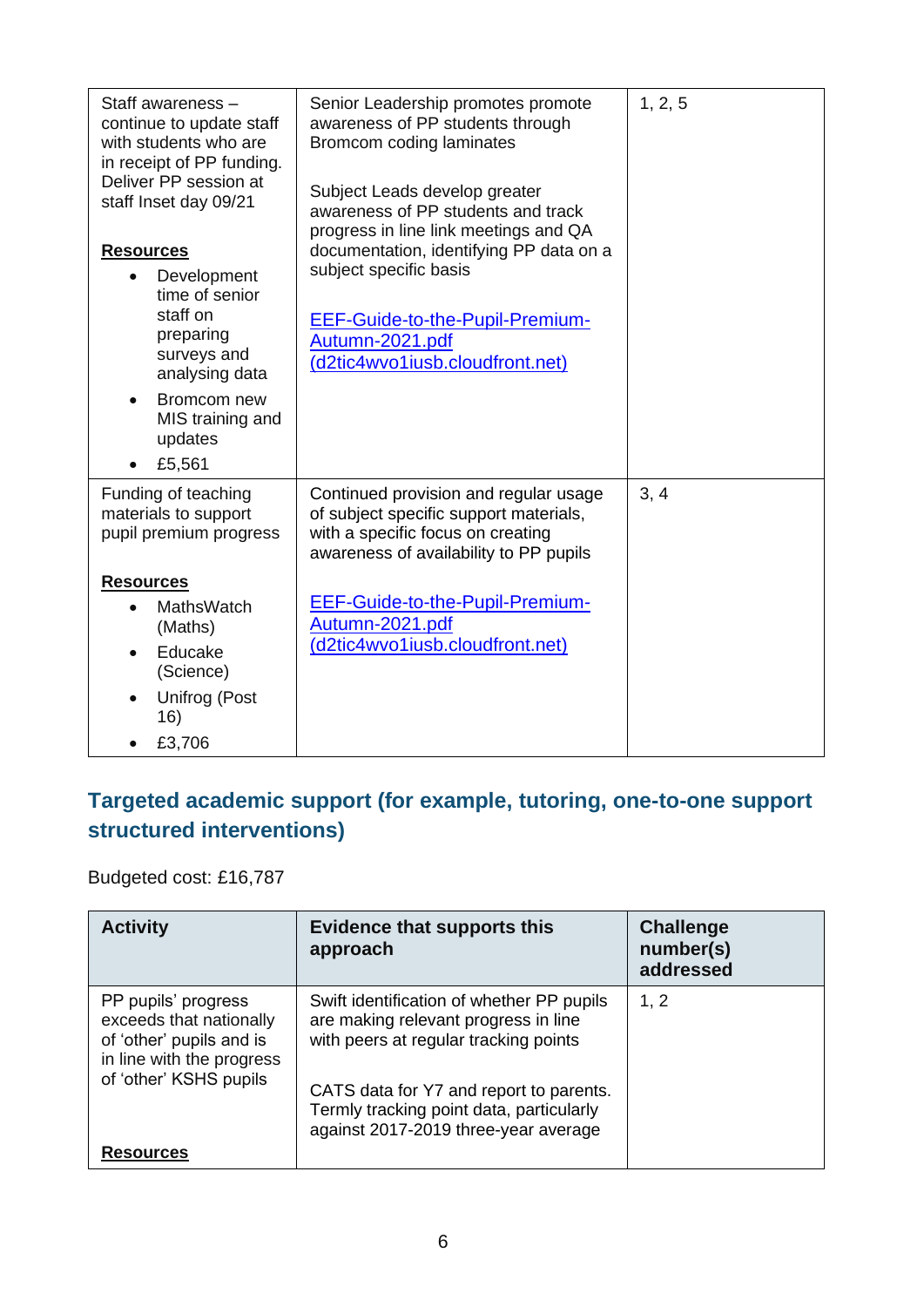| <b>Tracking point</b><br>data<br>administration<br>CAT data<br>administration<br>for Yr 7 parents<br>1:1 Tutor<br>funding for<br>Maths, English<br>& Science.<br>£6,715                                                             | <b>Widening attainment gap shows</b><br>need for more Covid recovery funds<br>(sec-ed.co.uk)<br>EEF-Guide-to-the-Pupil-Premium-<br>Autumn-2021.pdf<br>(d2tic4wvo1iusb.cloudfront.net)                           |      |
|-------------------------------------------------------------------------------------------------------------------------------------------------------------------------------------------------------------------------------------|-----------------------------------------------------------------------------------------------------------------------------------------------------------------------------------------------------------------|------|
| Ensuring access to<br>revision resources                                                                                                                                                                                            | Termly tracking point data, particularly<br>against 2017-2019 three-year average<br>and subsequent gap analysis                                                                                                 | 3, 4 |
| <b>Resources</b><br><b>MathsWatch</b><br>subscription<br>Educake<br>subscription<br>Hard copy<br>revision<br>resources/key<br>texts as<br>appropriate<br>given directly to<br>PP students in<br><b>Yr 11</b><br>£2,518<br>$\bullet$ | Widening attainment gap shows<br>need for more Covid recovery funds<br>(sec-ed.co.uk)<br><b>EEF-Guide-to-the-Pupil-Premium-</b><br>Autumn-2021.pdf<br>(d2tic4wvo1iusb.cloudfront.net)                           |      |
| English & Maths<br>intervention                                                                                                                                                                                                     | Termly tracking point data, particularly<br>against 2017-2019 three-year average<br>and subsequent gap analysis                                                                                                 | 1, 2 |
| <b>Resources</b><br>Additional<br>$\bullet$<br>funding for<br>classroom<br>support and<br>extra sessions<br>£4,197                                                                                                                  | Widening attainment gap shows<br>need for more Covid recovery funds<br>(sec-ed.co.uk)<br><b>EEF-Guide-to-the-Pupil-Premium-</b><br>Autumn-2021.pdf<br>(d2tic4wvo1iusb.cloudfront.net)                           |      |
| School led tutoring<br><b>Resources</b><br>Employment of<br>$\bullet$<br>tutors across<br>English, Maths<br>and Science to<br>work with small<br>groups of 3 or 4<br>£2,518                                                         | Termly tracking point data, particularly<br>against 2017-2019 three-year average<br>and subsequent gap analysis<br><b>Widening attainment gap shows</b><br>need for more Covid recovery funds<br>(sec-ed.co.uk) | 1, 2 |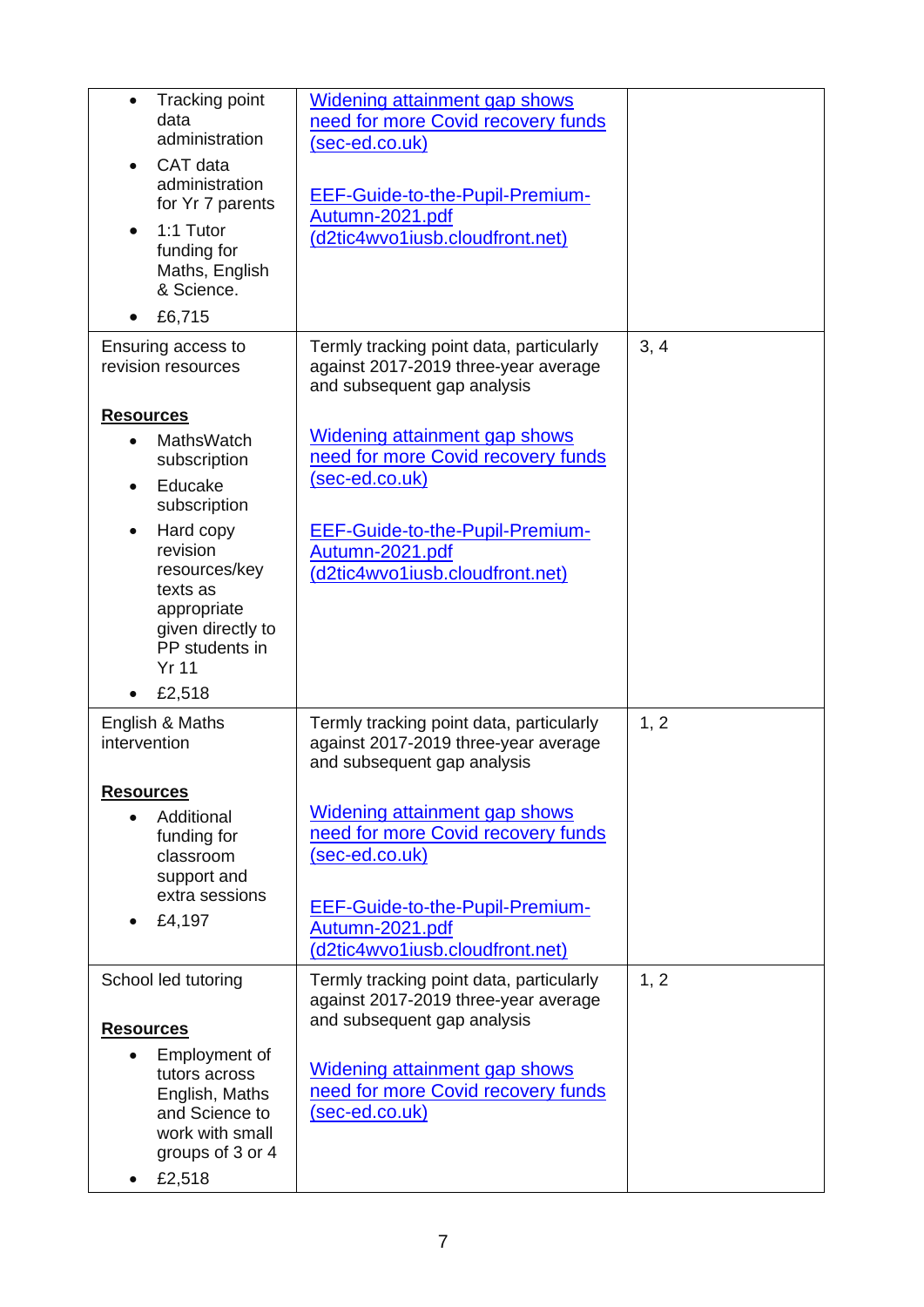|                                                                        | EEF-Guide-to-the-Pupil-Premium-<br>Autumn-2021.pdf<br>(d2tic4wvo1iusb.cloudfront.net) |      |
|------------------------------------------------------------------------|---------------------------------------------------------------------------------------|------|
| Learning mentors                                                       | EEF-Guide-to-the-Pupil-Premium-<br>Autumn-2021.pdf                                    | 1, 2 |
| <b>Resources</b>                                                       | (d2tic4wvo1iusb.cloudfront.net)                                                       |      |
| $\bullet$ 1.5 FTE x<br>Academic<br><b>Mentors</b><br>£839<br>$\bullet$ |                                                                                       |      |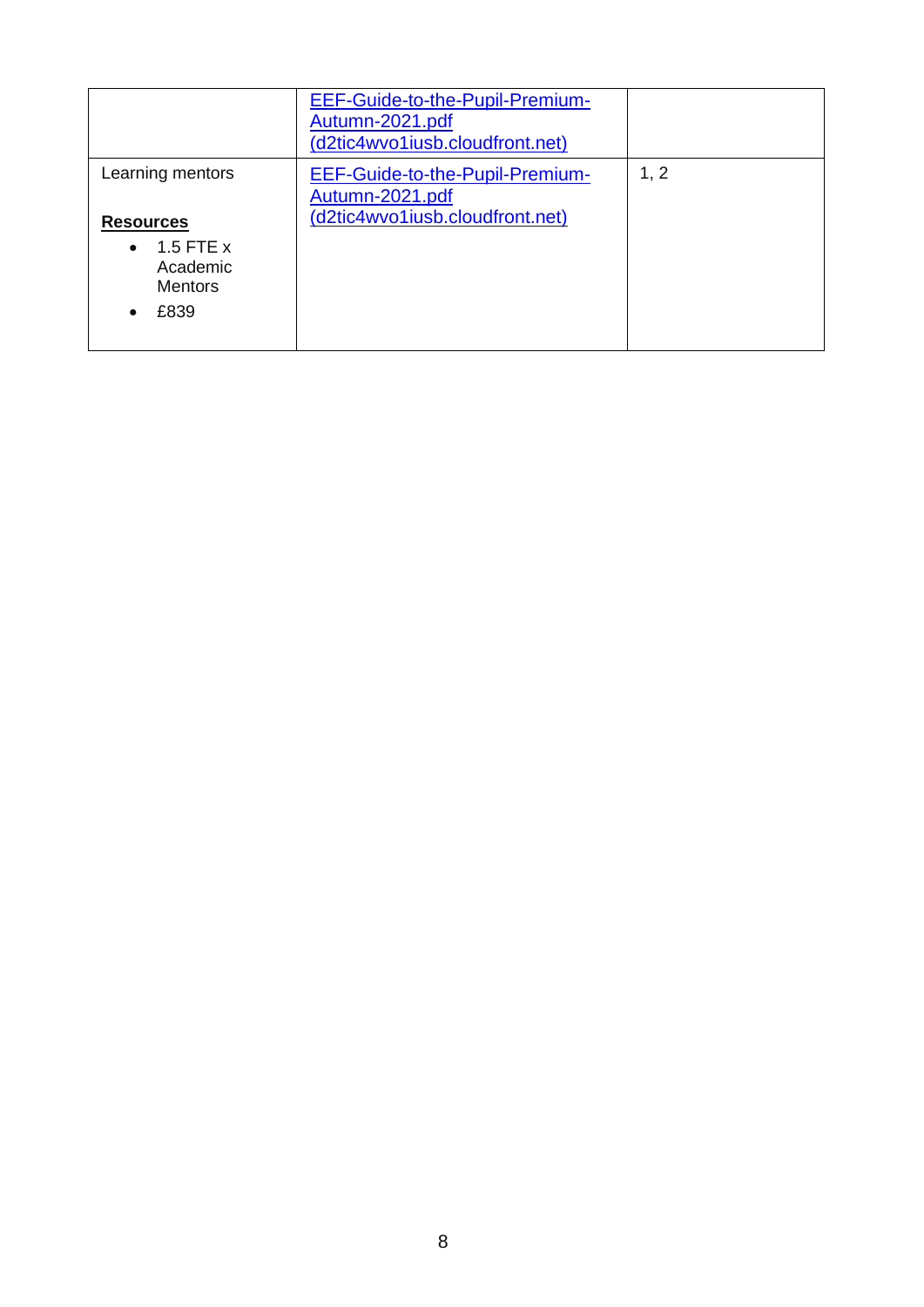### **Wider strategies (for example, related to attendance, behaviour, wellbeing)**

Budgeted cost: £9,512

| <b>Activity</b>                                                                                                                                                                              | Evidence that supports this approach                                                                                                                                                                                                                             | <b>Challenge</b><br>number(s)<br>addressed |
|----------------------------------------------------------------------------------------------------------------------------------------------------------------------------------------------|------------------------------------------------------------------------------------------------------------------------------------------------------------------------------------------------------------------------------------------------------------------|--------------------------------------------|
| Increasing number of<br>PP pupils sit 11+,<br>undertake<br>familiarisation tests and<br>apply for a place at<br><b>KSHS</b>                                                                  | Admission data, information from county<br>admissions team, anecdotal feedback from<br>prospective parents at open days,<br>attendance at familiarisation events and<br>registration for 11+ process                                                             | 1, 2                                       |
| <b>Resources</b><br>Familiarisation<br>tests<br>Primary school<br>engagement<br><b>Taster</b><br>days/Open days<br>Frog<br>subscription<br>£679                                              | LCGS Report on 11+ and Pupil Premium<br>Students - May 2021<br><b>EEF-Guide-to-the-Pupil-Premium-</b><br>Autumn-2021.pdf<br>(d2tic4wvo1iusb.cloudfront.net)                                                                                                      |                                            |
| PP pupils have<br>access to<br>technology/equipment                                                                                                                                          | Deprived families describe "impossible<br>choices" over remote education (sec-<br>ed.co.uk)                                                                                                                                                                      | 3                                          |
| <b>Resources</b><br>Laptop<br>provision<br>£100 per PP<br>$\bullet$<br>student<br>available<br>directly to<br>parents with<br>receipts for<br>funding<br>towards school<br>uniform<br>£8,153 | <b>Lockdown 2.0: Engagement with remote</b><br>education is up but significant poverty<br>gaps remain (sec-ed.co.uk)<br>School uniforms - GOV.UK<br>(www.gov.uk)<br><b>EEF-Guide-to-the-Pupil-Premium-</b><br>Autumn-2021.pdf<br>(d2tic4wvo1iusb.cloudfront.net) |                                            |
| Provision of suitable<br>learning environment<br><b>Resources</b><br>Library provision<br>and staffing                                                                                       | Homework strategy from the EEF<br>teacher toolkit "Homework has a<br>positive impact on average (+ 5<br>months), particularly with pupils in<br>secondary schools. Homework has a<br>positive impact on average (+ 5                                             | 3, 4                                       |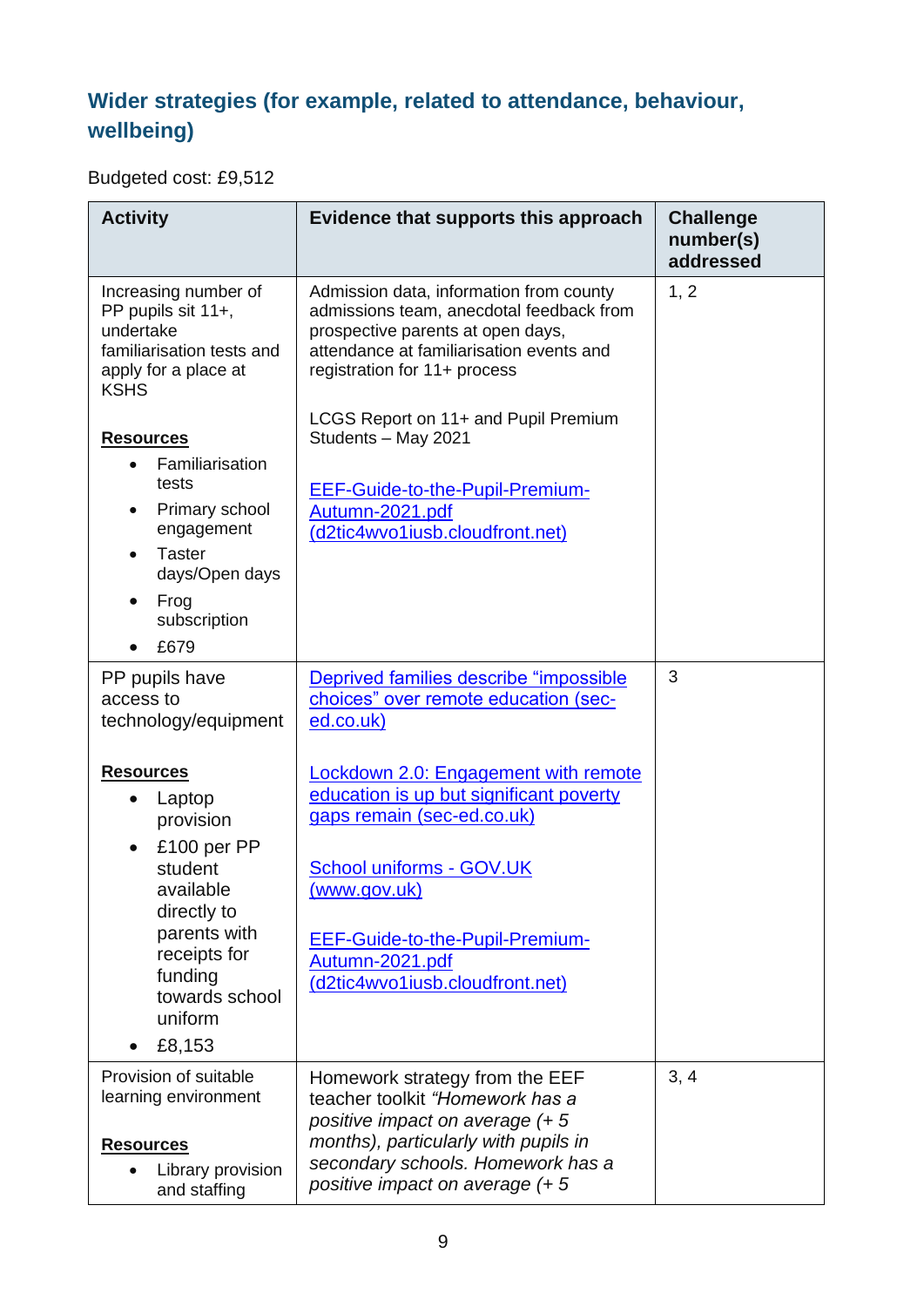| After school<br>homework club<br>until 4.30pm                                                                                                                                                                                                                                                                     | months), particularly with pupils in<br>secondary schools."                                                                                                                                                                                                                                                           |                |
|-------------------------------------------------------------------------------------------------------------------------------------------------------------------------------------------------------------------------------------------------------------------------------------------------------------------|-----------------------------------------------------------------------------------------------------------------------------------------------------------------------------------------------------------------------------------------------------------------------------------------------------------------------|----------------|
| £272                                                                                                                                                                                                                                                                                                              | <b>EEF-Guide-to-the-Pupil-Premium-</b><br>Autumn-2021.pdf<br>(d2tic4wvo1iusb.cloudfront.net)                                                                                                                                                                                                                          |                |
| Pastoral and well being<br>support                                                                                                                                                                                                                                                                                | EEF-Guide-to-the-Pupil-Premium-<br><u>Autumn-2021.pdf</u><br>(d2tic4wvo1iusb.cloudfront.net)                                                                                                                                                                                                                          | $\overline{2}$ |
| <b>Resources</b><br>1 x Pastoral<br>$\bullet$<br>Support<br><b>Bromcom</b><br>software<br>1:1 catch up<br>tutors for Maths,<br>Science and<br>English<br><b>CASY</b><br>Counselling<br>Wellbeing<br>Ambassador<br>training<br><b>Mental Health</b><br>First Aid training<br>for staff<br>£272                     |                                                                                                                                                                                                                                                                                                                       |                |
| Access and<br>engagement in extra<br>curricular opportunities<br><b>Resources</b><br>D of E funding<br>per student -<br>50% of cost of<br>level<br>Access to<br>$\bullet$<br>funding trips<br>once<br>recommence<br>50%<br>$\bullet$<br>contribution<br>towards music<br>tuition Can you<br>say how much?)<br>£68 | School inspection reports and the status<br>of outdoor learning, residential<br>experiences and adventurous activities<br>in Scottish schools   Council for<br><b>Learning Outside the Classroom</b><br>(lotc.org.uk)<br><b>EEF-Guide-to-the-Pupil-Premium-</b><br>Autumn-2021.pdf<br>(d2tic4wvo1iusb.cloudfront.net) | $\overline{2}$ |
| Improved attendance of<br>PP pupils in school                                                                                                                                                                                                                                                                     | Using the Pupil Premium to boost<br>attendance - Attendance Matters                                                                                                                                                                                                                                                   | $\mathbf{1}$   |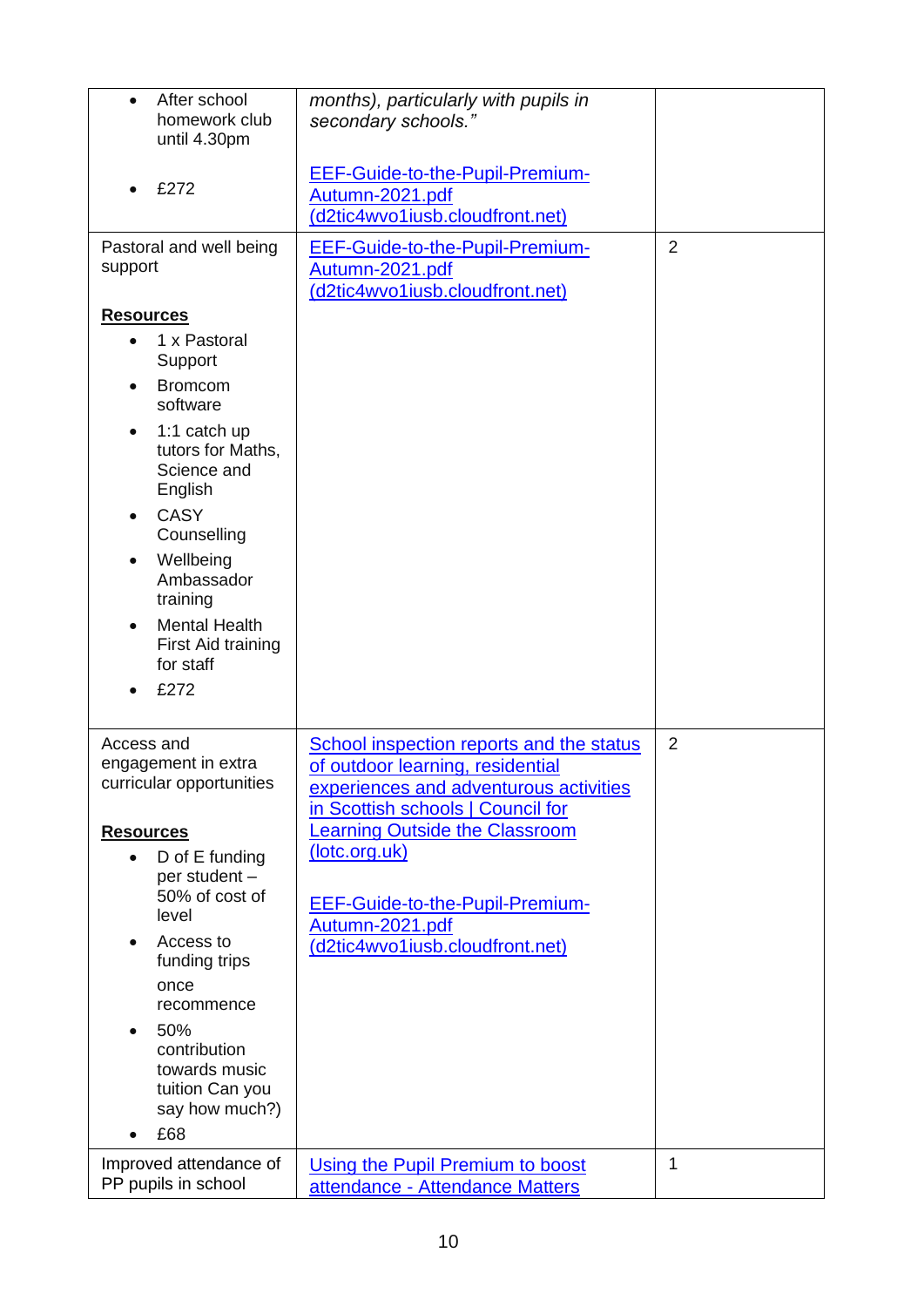| <b>Resources</b><br>Administration<br>of attendance<br>data<br>1 x Pastoral<br>Support<br>£34<br>$\bullet$     | <b>Magazine</b><br>(attendancemattersmagonline.co.uk)<br>EEF-Guide-to-the-Pupil-Premium-<br>Autumn-2021.pdf<br>(d2tic4wvo1iusb.cloudfront.net)                                                                   |   |
|----------------------------------------------------------------------------------------------------------------|------------------------------------------------------------------------------------------------------------------------------------------------------------------------------------------------------------------|---|
| Promotion of wider<br>opportunities post 16<br>and post 18                                                     | Reference to Gatsby Benchmarks -<br>Addressing the needs of each pupil  <br>Gatsby (goodcareerguidance.org.uk)                                                                                                   | 5 |
| <b>Resources</b><br>1 x P/T Careers<br>advisor<br>1:1 Careers<br>interviews for<br>Y11& Y13<br>students<br>£34 | <b>EEF Blog: The Pupil Premium and</b><br>school segregation – an   EEF<br>(educationendowmentfoundation.org.uk)<br>EEF-Guide-to-the-Pupil-Premium-<br><u>Autumn-2021.pdf</u><br>(d2tic4wvo1iusb.cloudfront.net) |   |

# **Total budgeted cost: £** *£55,955*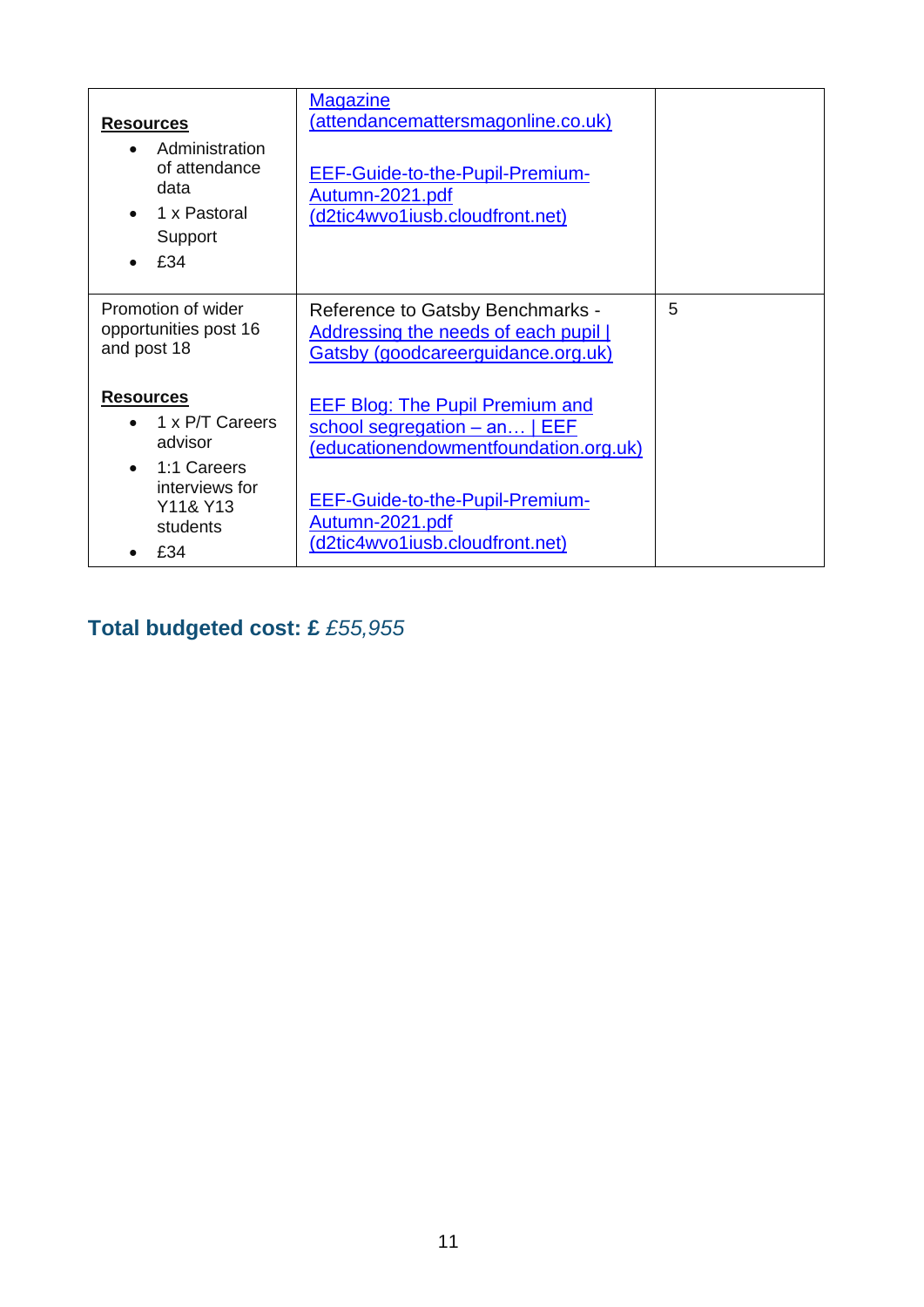# **Part B: Review of outcomes in the previous academic year**

### **Pupil premium strategy outcomes**

This details the impact that our pupil premium activity had on pupils in the 2020 to 2021 academic year.

This details the impact that our pupil premium activity had on pupils in the 2020 to 2021 academic year.

From a summary of overall assessments completed in November, March and May with Year 11:

- 100% of Year 11 Pupil Premium students achieved 5 GCSE at grade 4 or more (average for the whole year was 100%)
- 100% of Year 11 Pupil Premium students achieved 5 GCSE at grade 4 or more, including English and Maths (average for the whole year was 100%)
- 100% of Year 11 Pupil Premium students achieved grade 4 or above in English (average for the whole year was 100%)
- 100% of Year 11 Pupil Premium students achieved grade 5 or above in English (average for the whole year was 98.1%)
- 100% of Year 11 Pupil Premium students achieved grade 4 or above in Maths (average for the whole year was 100%)
- 100% of Year 11 Pupil Premium students achieved grade 5 or above in English (average for the whole year was 96.2%)
- 62.5% of Year 11 Pupil Premium students achieved grade 7 or above in 5 or more subjects (average for the whole year was 57.1%)
- Average point score at end of summer term for Year 10 PP pupils was 5.32, compared to overall average point score for year group of 5.94
- 100% of Year 13 Pupil Premium students moved onto university (average for the whole year was 84%)
- 100% of PP pupils engaged in summer support programmes
- 100% of PP students engaged in Maximise your Potential half day study skills session
- 100% of staff identified PP students accessed CASY counselling sessions
- 11% of PP pupils engaged with D of E programmes
- 28% of PP parents accessed uniform support funding
- 13% of PP parents accessed transport support funding